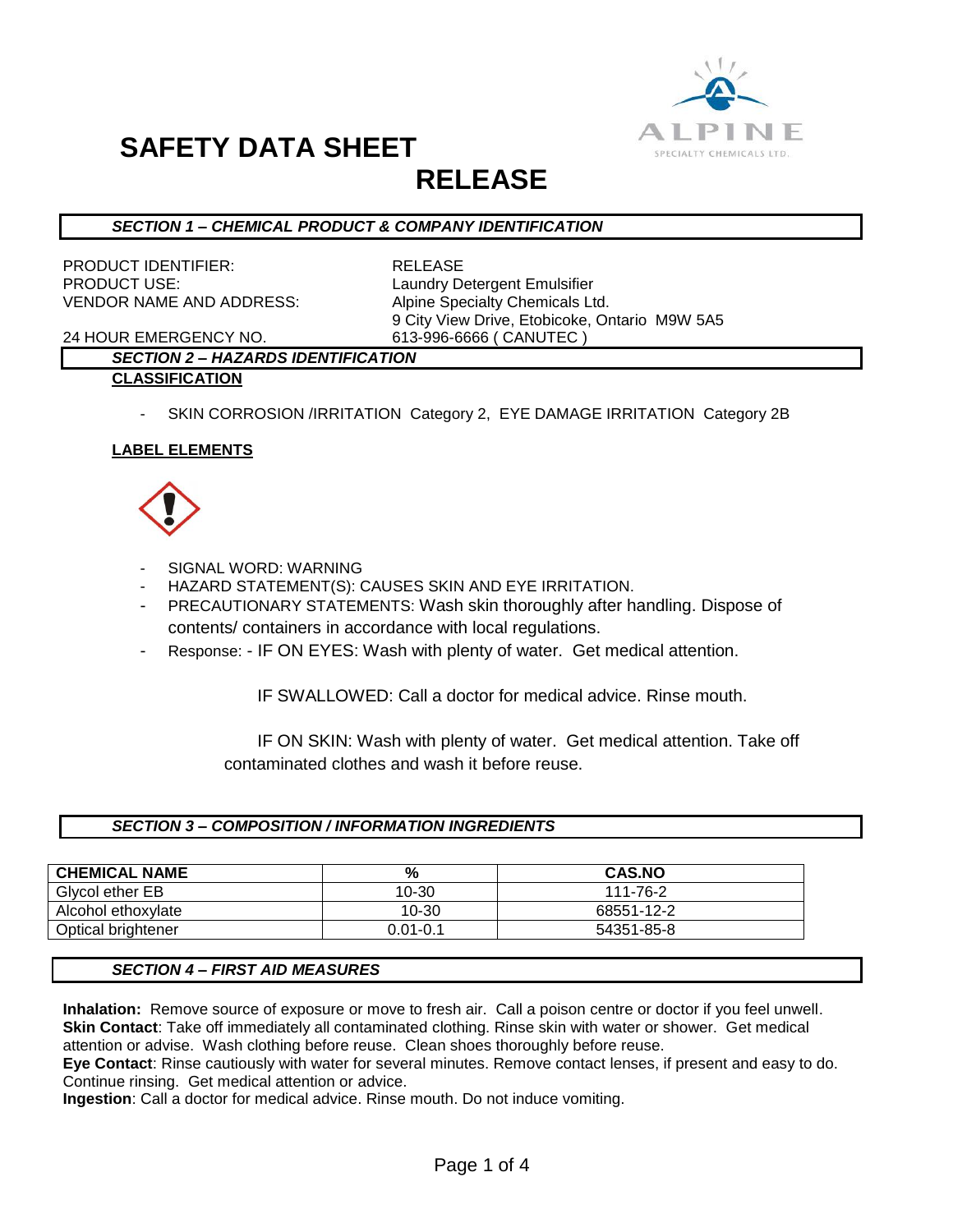### **RELEASE**

**Note to physician**: Treat symptomatically, no specific antidote. See toxicological information (section 11)

#### *SECTION 5 – FIRE FIGHTING MEASURES*

#### **Extinguishing Media:**

**Suitable Extinguishing Media:** Use water spray, fog or foam.

**Unsuitable Extinguishing Media:** None known

 **Specific hazards arising from the product:** Keep away sources of ignition.

**Hazardous thermal decomposition products:** Decomposition products may include the following materials: carbon dioxide and carbon monoxide.

**Advice for fire-fighters:** Not available.

*SECTION 6 – ACCIDENTAL RELEASE MEASURES*

#### **Personal precautions, protective equipment and emergency procedures:**

Wear suitable protective clothing. Wear eye/face protection.

**Environmental precautions:** Avoid contact of large amounts of spilled material and runoff with soil and surface waterways.

**Methods and materials for containment and cleaning up**: Use a water rinse for final clean-up.

#### *SECTION 7 – HANDLING AND STORAGE*

**Precautions for safe handling**: Ventilate adequately, otherwise wear an appropriate breathing apparatus. Avoid contact with eyes, skin or clothing. Wash thoroughly after handling.

**Storage Procedures**: Keep containers closed when not in use. Do not freze.Store between the following temperatures: 5 to 40°C.

#### *SECTION 8 – EXPOSURE CONTROLS/PERSONAL PROTECTION*

|                      | <b>ACGIH</b><br>⊤L∨ |             | <b>OSHA PEL</b> |         | AIHA WEEL     |                     |
|----------------------|---------------------|-------------|-----------------|---------|---------------|---------------------|
| <b>CHEMICAL NAME</b> | TWA                 | <b>STEL</b> | TWA             | Ceiling | 8 hour TWA    | Short term TWA<br>© |
| Glycol Ether EB      | 20 ppm              |             | Not available   |         | Not available |                     |

ACGIH= American Conference of Governmental Industrial Hygienists. TLV = Threshold Limit Value. TWA = Timeweighted Average. STEL = Short-term Exposure Limit OSHA = US Occupational Safety and Health Administration. PEL = Permissible Exposure Limits. AIHA = AIHA Guideline Foundation. WEEL = Workplace Environmental Exposure Limit.

**Appropriate Engineering Control**: Good general ventilation should be sufficient to control worker exposure to airborne contaminants.

#### **Individual Protection Measure:**

**Eye/Face Protection:** Do not get into eyes. Wear chemical safety goggles.

**Skin Protection:** No known effect after skin contact. Rinse with water.

**Respiratory protection**: Not required

**Inhalation:** No special measures required. Treat symptomatically.

#### *SECTION 9 – PHYSICAL AND CHEMICAL PROPERTIES*

**Appearance:** Liquid, aquamarine colour.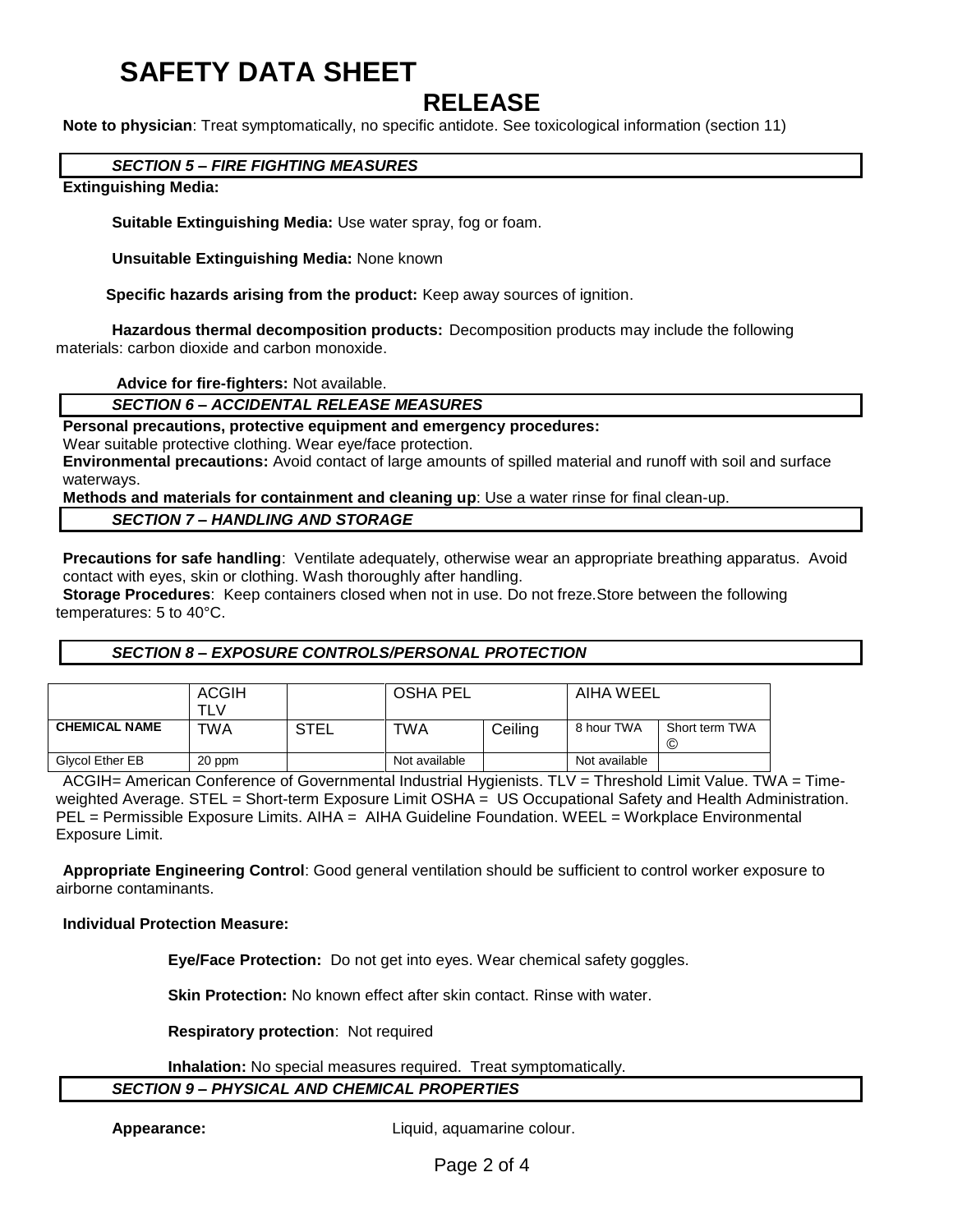| Odour:                           | Slightly solvent scent.      |
|----------------------------------|------------------------------|
| pH :                             | $9(100\%)$                   |
| <b>Melting Point:</b>            | Not available                |
| <b>Boiling point:</b>            | > 100 °C                     |
| <b>Flash Point:</b>              | Not available                |
| Vapour pressure:                 | Not available                |
| Vapour density:                  | Not available                |
| <b>Evaporation Rate:</b>         | Not available                |
| <b>Flammability:</b>             | Not available                |
| <b>Explosive Limit:</b>          | Not available                |
| Lower flammable/explosive limit: | Not available                |
| Upper flammable/explosive limit: | Not available                |
| <b>Relative Density:</b>         | Approx. $= 1$ (Water $= 1$ ) |
| <b>Viscosity:</b>                | Not available                |
| <b>Solubility in water:</b>      | Soluble                      |
| <b>Auto ignition temperature</b> | Not available                |

**Partition coefficient - n-octanol/water:** Not available

#### *SECTION 10 – STABILITY AND REACTIVITY*

STABILITY: Stable INCOMPATIBILITY: None HAZARDOUS DECOMPOSITION PRODUCTS: None HAZARDOUS POLYMERIZATION: Will not occur. CONDITIONS TO AVOID: No specific data.

#### *SECTION 11 – TOXICOLOGICAL INFORMATION*

| <b>Chemical Name</b> | $\mathsf{LC50}$ | <b>LD50</b>               | dermal        |
|----------------------|-----------------|---------------------------|---------------|
| Alcohol ethoxylate   | Not Available   | Not Available             | Not Available |
| Givcol ether EB      | Not Available   | >2000 mg/kg<br>quinea pig | Not Available |

**Routes of exposure:** Skin contact, Eye contact, Ingestion.

**Eye contact**: Material may cause irritation. **Skin contact**. Causes skin irritation. **Inhalation**: No specific data. **Acute toxicity**:

**Eye contact:** Causes eye irritation.

**Skin contact:** Causes skin irritation.